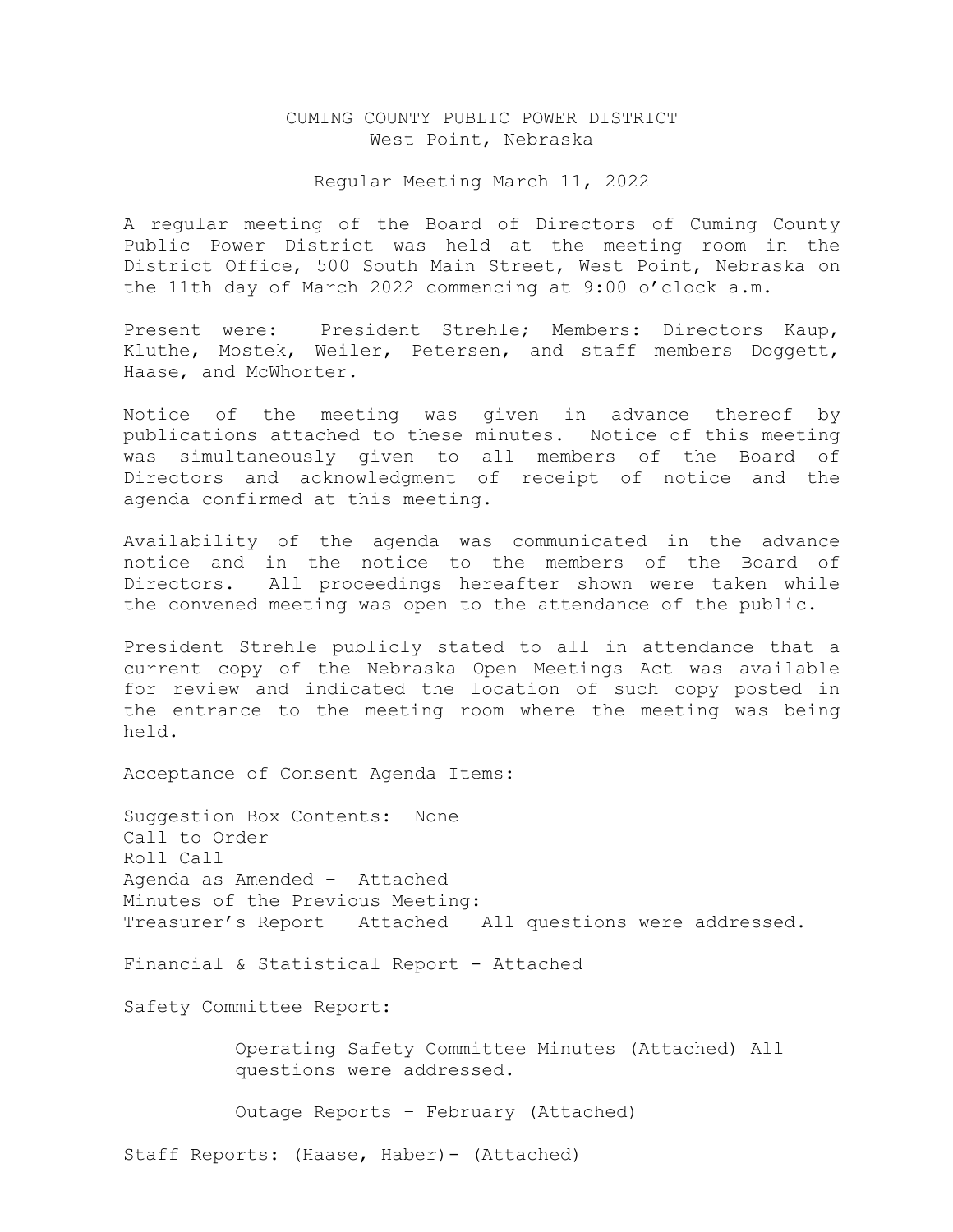## Page 2 - Minutes

(1) After discussion, a motion was made by Director Weiler and seconded by Director Petersen **to accept the consent agenda items as presented.** After discussion, a roll call vote was as follows:

| Petersen | Yes | Mostek  | Yes |
|----------|-----|---------|-----|
| Kaup     | Yes | Strehle | Yes |
| Kluthe   | Yes | Weiler  | Yes |

Motion carried (6-0).

(2) After discussion, a motion was made by Director Kluthe and seconded by Director Mostek **to accept 2021 Audit, by Eide Bailly.** 

After discussion, a roll call vote was as follows:

| Petersen | Yes | Mostek  | Yes |
|----------|-----|---------|-----|
| Kaup     | Yes | Strehle | Yes |
| Kluthe   | Yes | Weiler  | Yes |

Motion carried (6-0).

(3) After discussion, a motion was made by Director Petersen and seconded by Director Kaup **to accept Policy 306A – CDL Drug & Alcohol Clearinghouse as reviewed.** After discussion, a roll call vote was as follows:

| Petersen | Yes | Mostek  | Yes |
|----------|-----|---------|-----|
| Kaup     | Yes | Strehle | Yes |
| Kluthe   | Yes | Weiler  | Yes |

Motion carried (6-0).

(4) After discussion, a motion was made by Director Kluthe and seconded by Director Petersen **to accept Policy 116 – Right to Know as reviewed.**  After discussion, a roll call vote was as follows:

| Petersen | Yes | Mostek  | Yes |
|----------|-----|---------|-----|
| Kaup     | Yes | Strehle | Yes |
| Kluthe   | Yes | Weiler  | Yes |

Motion carried (6-0).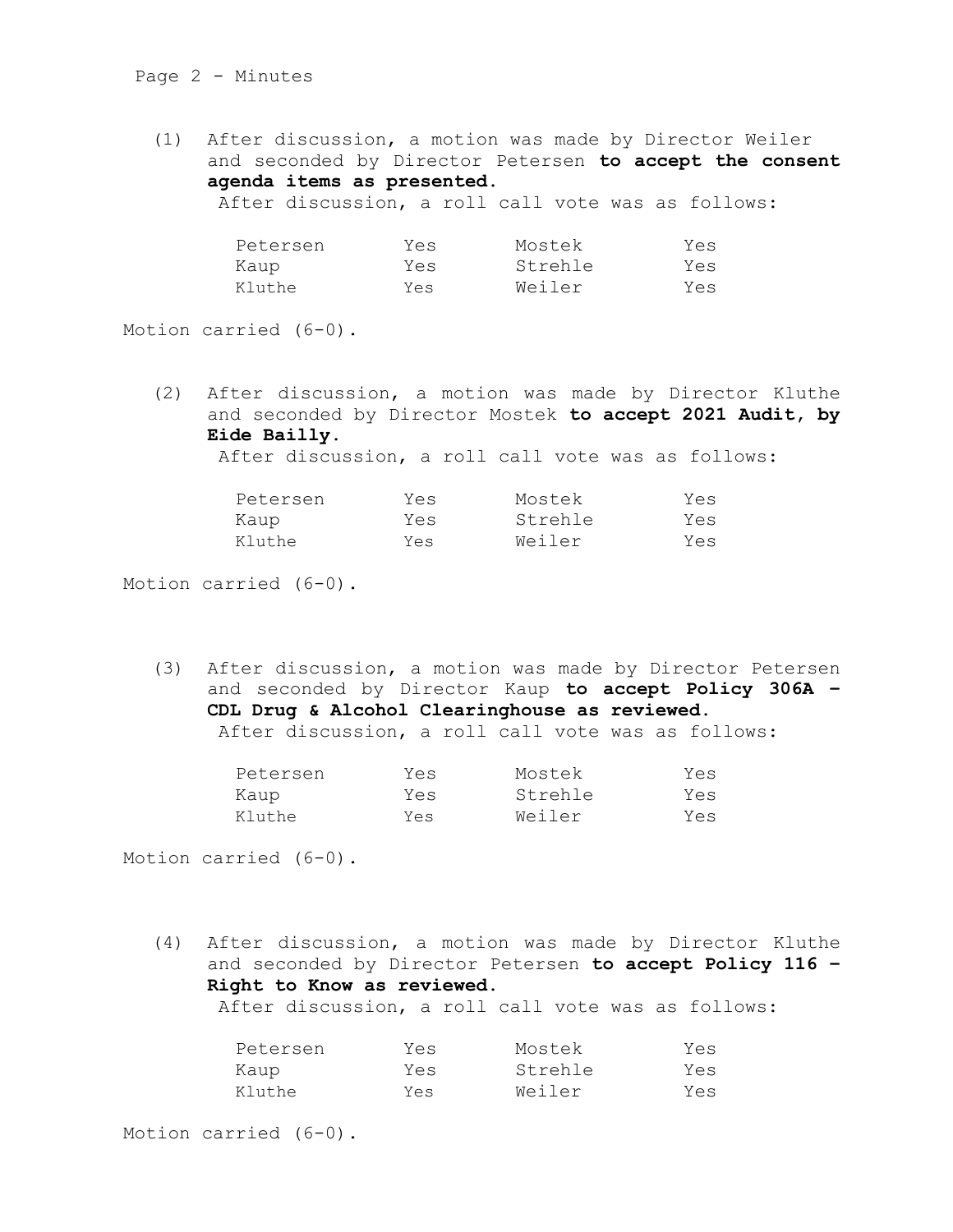(5) After discussion, a motion was made by Director Mostek and seconded by Director Petersen **to accept Policy 323A – Cyber Security as reviewed.** 

After discussion, a roll call vote was as follows:

| Petersen | Yes | Mostek  | Yes |
|----------|-----|---------|-----|
| Kaup     | Yes | Strehle | Yes |
| Kluthe   | Yes | Weiler  | Yes |

Motion carried (6-0).

# **Directors' Expense and Reports**

Director expenses were presented.

Director Mostek asked to discuss the outage report and Breaker 380 in General Managers report. A new style breaker was installed at this location a few weeks ago. The new breaker was found to have a design flaw and has been removed from the service. The breaker was returned to ABB to research the issue. Customer called in and was not happy with the outages that have occurred for the past few months. A report was run and showed that there have been 18 outages on this section of line since 2018. 10 of the outages were unavoidable and 8 could have been avoided. Management will be working with JEO on the 3-year work plan and this section of line will be included as well.

The customer was also not happy with the CRC call center. General Manager McWhorter has reached back out to NPPD and is working on what it would take to switch back to the local call center. This is not the first issue with the call center and has been brought to the attention of the staff by other customers as well.

Looking at the treasures report, director Kluthe inquired about the fraud charges, the call locate price and the charge at rattlesnake tower.

In Operation report, questions were asked about the work on the tornado damage. All work was completed at the time of the meeting. A disaster was approved for the December tornado damage. After the report was written, Kari Haase and Scott Case attended a NEMA meeting, and it was stated that Dodge County did not qualify.

Director Strehle brought to the board attention the new pickup and Chassis the lineman would like to purchase. Discussion was held on gas versus a diesel pickup. The board approved of the the choice of the pickup and chassis that was shown in Scott Haber's report.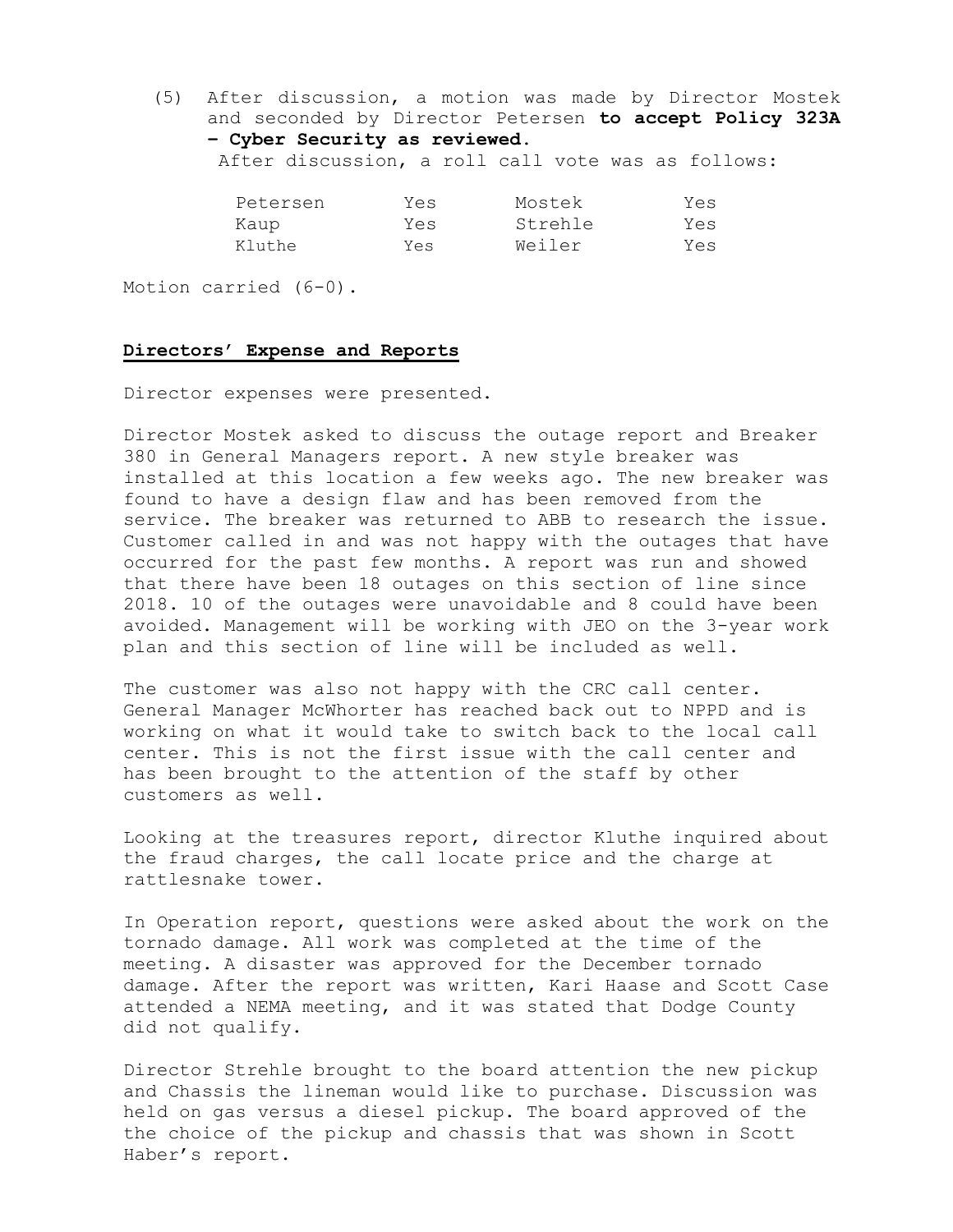## **Meeting Updates**

### **NRECA Annual Meeting**

General Manager Chet McWhorter and directors Strehle and Petersen attended the meeting. Overall was a great meeting, the keynote speaker held a great discussion on coal and baseload. Other items discussed during the meeting were broadband, drones and electric cars.

### **Director Assignments**

### **NEG&T Meeting**

Meeting will be held March 30th in Columbus. Director Mostek will attend with General Manager Chet McWhorter

## **NREA Strategic Planning**

Director Greg Strehle will be attending the meeting March 22- 24th in Kearney.

#### **Managers Expense & Report**

Chet McWhorter reported his expenses.

### **Solar**

February was above average again for CCPPD. There is still small interest in solar with our customers, could pick back up again in the spring.

## **Legislation**

McWhorter will be staying on top of the legislation as a bill is looking to pass with some disturbing terminology. The Natural Resources committee went into executive session for the two water/canal bill LB1015 and LB1023. Senator, who chairs the Natural Resources Committee, also included LB1045, 1047 and 1058. NREA is neutral on 1047 but opposed 1058. 1058 would interfere with the ability of a public power district board of directors to make the decisions needed. The statute also states that we are required to provide service 100% of the time, which could be problematic. McWhorter will stay on top of these bills and keep the board informed of the progress.

# **Taxable Meals for the Board**

Director Strehle has visited several PPDs in his role on the NREA Executive Committee and had been told that meals bought for the board after a board meeting may be considered as a taxable benefit. After several questions to other districts, McWhorter has been unable to find a definitive answer. The board directed McWhorter to see a legal opinion on the matter and report back next meeting.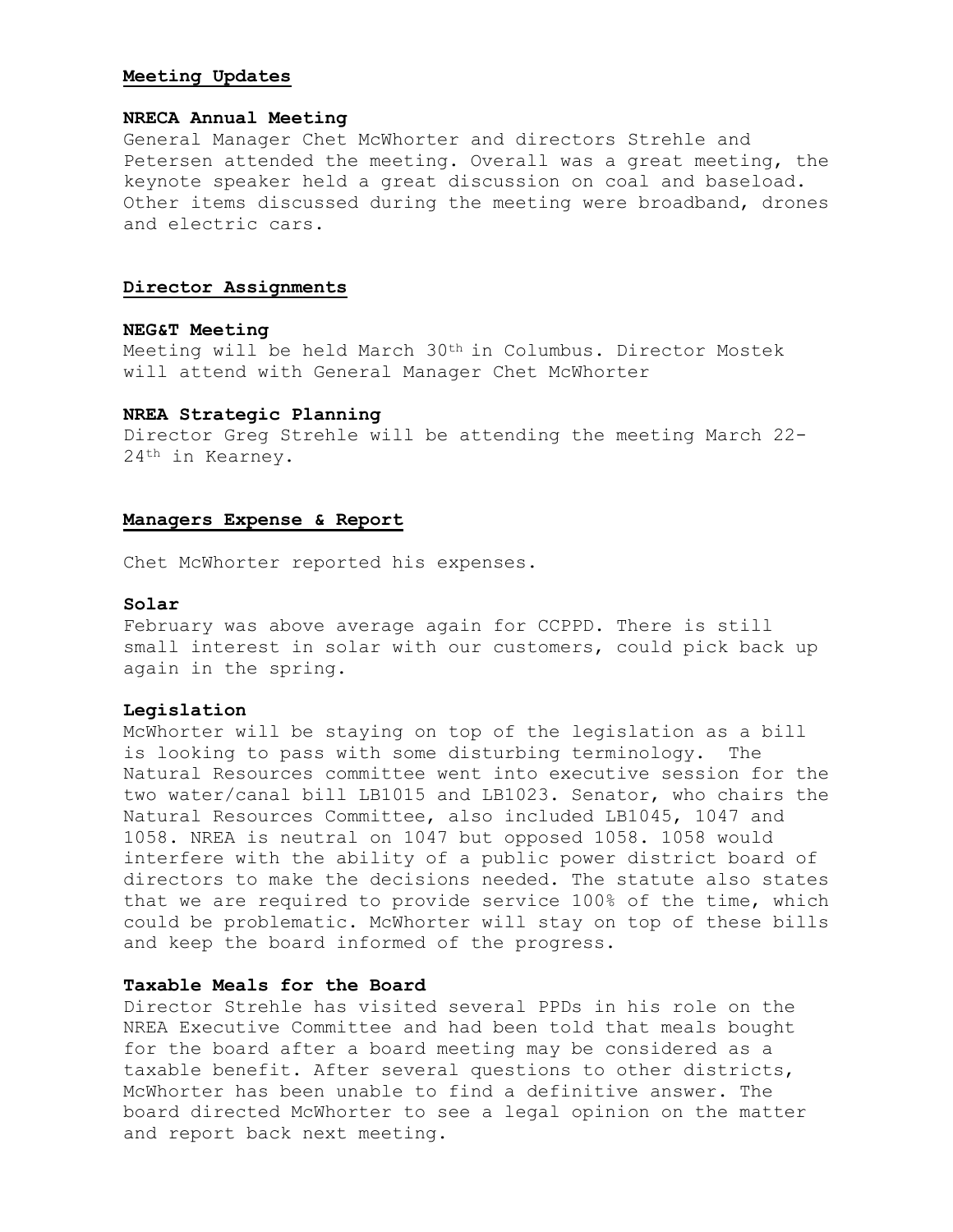#### **Public Comment**

No public comment was given.

## **Old Business**

#### **Line Extension/Double Throw Switches**

Documentation was provided to the board when it was approved to charge customer who wanted to install a double throw switch. Next month the board agreed to have Chet write up a procedure to go with Policy 503 and back up what is needed when a customer would like to install a double throw.

#### **New Business**

**Derrick Larson joined the meeting at 10:00 am via teams.**

### **2021 Audit Report**

Derrick Larson gave the 2021 audit report via teams. The board approved the 2021 audit.

Discussion was held on the capital credit and post retirement benefit. The board agreed with the findings in Kari's report on the handling of the capital credit and post retirement benefits for the future audits.

#### **Derrick Larson left the meeting at 10:30 am.**

**Policy 306A – CDL Drug & Alcohol Clearinghouse** Policy was discussed and reviewed.

**Policy 116 – Right to Know** Policy was discussed and reviewed.

**Policy 323A – Cyber Security** Policy was discussed and reviewed.

**The next regular meeting will be held Wednesday April 13th, 2022, at 9:00 a.m.**

**Motions were read by Doggett.**